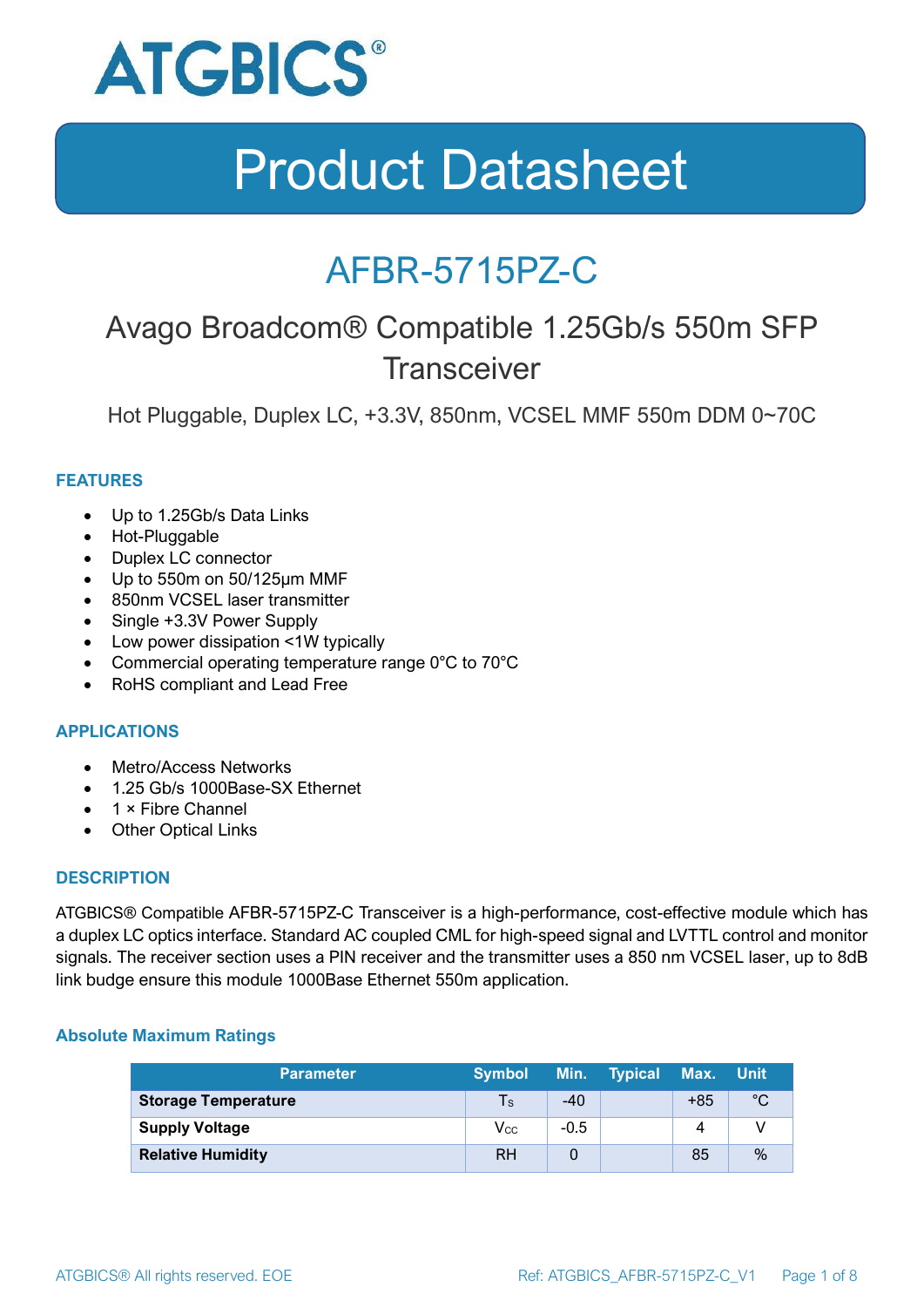

#### **Recommended Operating Environment:**

| <b>Parameter</b>             | <b>Symbol</b>    | Min.  | <b>Typical</b> | Max.     | <b>Unit</b> |
|------------------------------|------------------|-------|----------------|----------|-------------|
| <b>Operating Temperature</b> |                  | 0     |                | $+70$    | $^{\circ}C$ |
| <b>Supply Voltage</b>        | $V_{\rm CC}$     | 3.135 |                | 3.465    | v           |
| <b>Supply Current</b>        | <b>Icc</b>       |       |                | 300      | mA          |
| <b>Inrush Current</b>        | Isurge           |       |                | $lcc+30$ | mA          |
| <b>Maximum Power</b>         | $P_{\text{max}}$ |       |                |          | W           |

#### **Electrical Characteristics** ( $T_{OP}$  = -40 to 85°C, VCC = 3.135 to 3.465 Volts)

| <b>Parameter</b>                    | <b>Symbol</b>               | Min.           | <b>Typical</b> | Max.                  | <b>Unit</b> | <b>Notes</b> |  |
|-------------------------------------|-----------------------------|----------------|----------------|-----------------------|-------------|--------------|--|
| <b>Transmitter Section:</b>         |                             |                |                |                       |             |              |  |
| Input differential impedance        | $R_{\rm in}$                | 90             | 100            | 110                   | П           | О            |  |
| Single ended data input swing       | $V_{\text{in PP}}$          | 250            |                | 1200                  | mVp-p       |              |  |
| <b>Transmit Disable Voltage</b>     | $V_D$                       | $Vcc -$<br>1.3 |                | Vcc                   | V           | 2            |  |
| <b>Transmit Enable Voltage</b>      | $V_{EN}$                    | Vee            |                | Vee+<br>0.8           | $\vee$      |              |  |
| <b>Transmit Disable Assert Time</b> | <b>T</b> <sub>dessert</sub> |                |                | 10                    | <b>US</b>   |              |  |
| <b>Receiver Section:</b>            |                             |                |                |                       |             |              |  |
| Single ended data output<br>swing   | Vout, p<br>р                | 250            |                | 800                   | mv          | 3            |  |
| <b>LOS Fault</b>                    | Vlosfault                   | $Vcc -$<br>0.5 |                | $V_{\text{CC\_host}}$ | $\vee$      | 5            |  |
| <b>LOS Normal</b>                   | Vlos norm                   | $V_{\rm ee}$   |                | $V_{ee}$ +0.5         | V           | 5            |  |
| <b>Power Supply Rejection</b>       | <b>PSR</b>                  | 100            |                |                       | mVpp        | 6            |  |

Notes:

- 1. AC coupled.
- 2. Or open circuit.
- 3. Into 100-ohm differential termination.
- 4.  $20 80 \%$
- 5. LOS is LVTTL. Logic 0 indicates normal operation; logic 1 indicates no signal detected.
- 6. All transceiver specifications are compliant with a power supply sinusoidal modulation of 20 Hz to 1.5MHz up to specified value applied through the power supply filtering network shown on page 23 of the Small Form-factor Pluggable (SFP) Transceiver Multi-Source Agreement (MSA), September 14, 2000.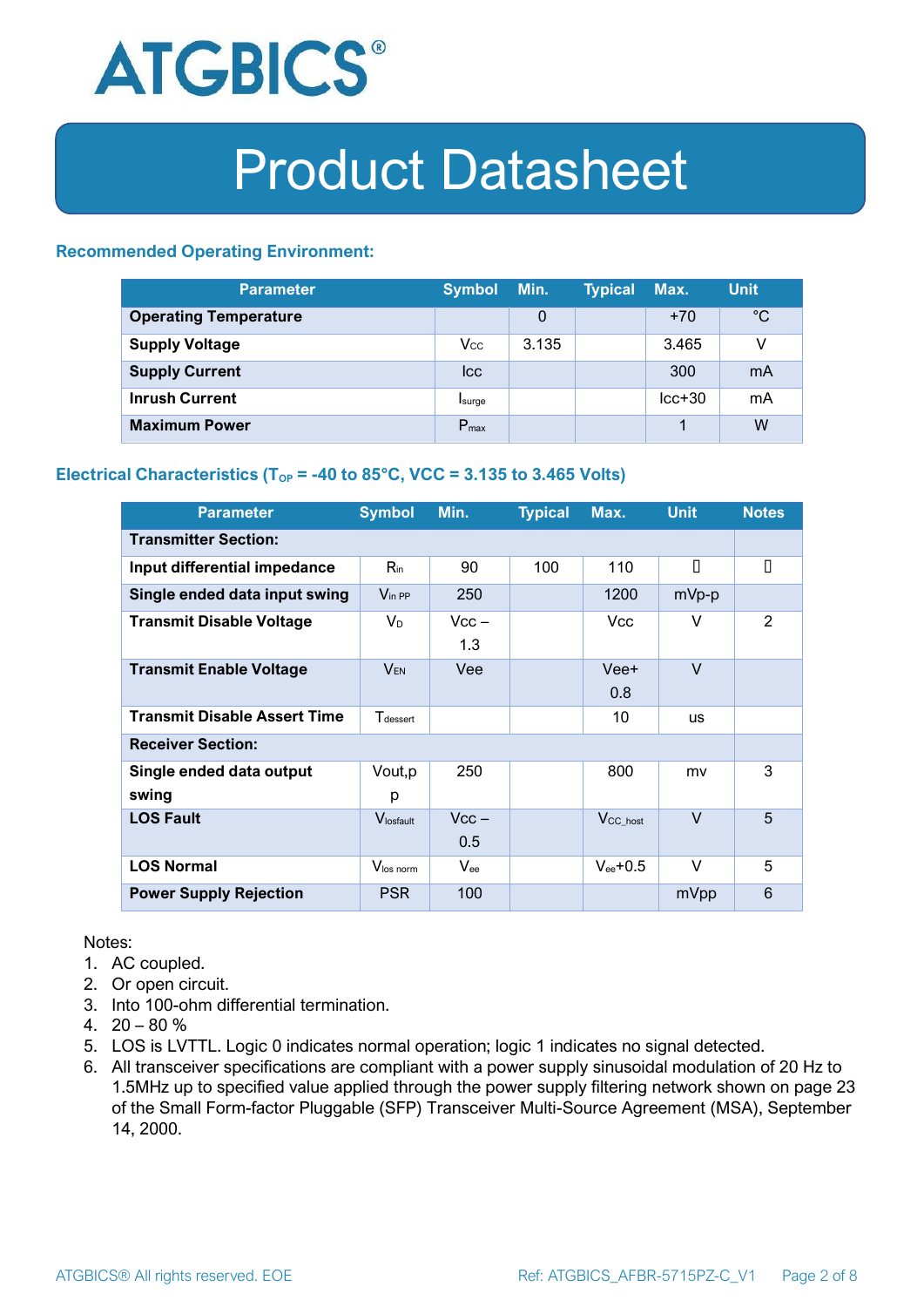

#### **Optical Parameters** ( $T_{OP}$  = -40 to 85°C, VCC = 3.135 to 3.465 Volts)

| <b>Parameter</b>                                                            | <b>Symbol</b>     | Min.         | <b>Typical</b> | Max.       | <b>Unit</b>     | <b>Note</b>    |  |
|-----------------------------------------------------------------------------|-------------------|--------------|----------------|------------|-----------------|----------------|--|
| <b>Transmitter Section:</b>                                                 |                   |              |                |            |                 |                |  |
| <b>Center Wavelength</b>                                                    | $\lambda_c$       | 840          | 850            | 860        | nm              |                |  |
| <b>Spectral Width (RMS)</b>                                                 | <b>ORMS</b>       |              |                | 0.85       | nm              |                |  |
| <b>Optical Output Power</b>                                                 | $P_{\text{out}}$  | -9           |                | $-3$       | dBm             | 1              |  |
| <b>Extinction Ratio</b>                                                     | <b>ER</b>         | 9            |                |            | dB              |                |  |
| <b>Optical Rise/Fall Time</b>                                               | $t_r / t_f$       |              |                | 260        | ps              | $\overline{2}$ |  |
| <b>Relative Intensity Noise</b>                                             | <b>RIN</b>        |              |                | $-120$     | dB/H            |                |  |
|                                                                             |                   |              |                |            | Z               |                |  |
| <b>Output Eye Mask</b><br>Compliant with IEEE802.3 z (class 1 laser safety) |                   |              |                |            |                 |                |  |
| <b>Receiver Section:</b>                                                    |                   |              |                |            |                 |                |  |
| <b>Optical Input Wavelength</b>                                             | $\lambda_{\rm c}$ | 770          |                | 860        | nm              |                |  |
| <b>Receiver Overload</b>                                                    | $P_{ol}$          | $\mathbf{0}$ |                |            | dBm             | $\overline{4}$ |  |
| <b>RX Sensitivity</b>                                                       | Sen               |              |                | $-17$      | dBm             | 4              |  |
| <b>RX LOS Assert</b>                                                        | LOS <sub>A</sub>  | $-35$        |                |            | d <sub>Bm</sub> |                |  |
| <b>RX LOS De-assert</b>                                                     | LOS <sub>D</sub>  |              |                | -18        | dB <sub>m</sub> |                |  |
| <b>RX_LOS Hysteresis</b>                                                    | LOS <sub>H</sub>  | 0.5          |                |            | d <sub>B</sub>  |                |  |
| <b>General Specifications:</b>                                              |                   |              |                |            |                 |                |  |
| <b>Data Rate</b>                                                            | <b>BR</b>         |              | 1.25           |            | Gb/s            |                |  |
| <b>Bit Error Rate</b>                                                       | <b>BER</b>        |              |                | $10^{-12}$ |                 |                |  |
| Max. Supported Link Length on<br>50/125µm MMF@1.25Gb/s                      | LMAX              |              | 550            |            | m               |                |  |
| <b>Total System Budget</b>                                                  | LB                | 8            |                |            | dB              |                |  |

Notes:

- 1. The optical power is launched into MMF.
- 2. 20-80%.
- 3. Jitter measurements taken using Agilent OMNIBERT 718 in accordance with GR-253.
- 4. Measured with PRBS  $2^{7-1}$  at 10<sup>-12</sup> BER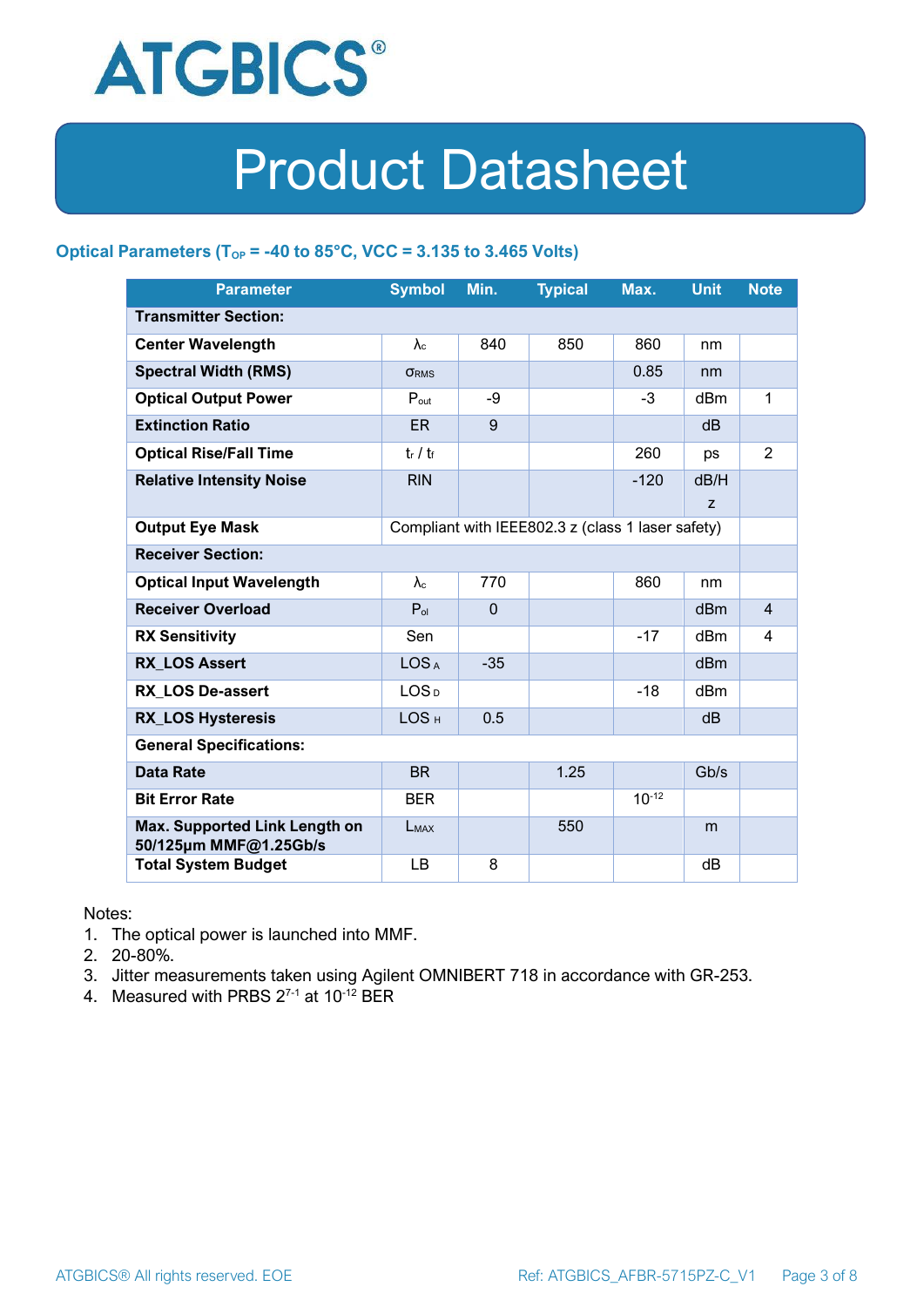

#### **Pin Assignment**

Diagram of Host Board Connector Block Pin Numbers and Name



#### **Diagram of Host Board Connector Block Pin Numbers and Names**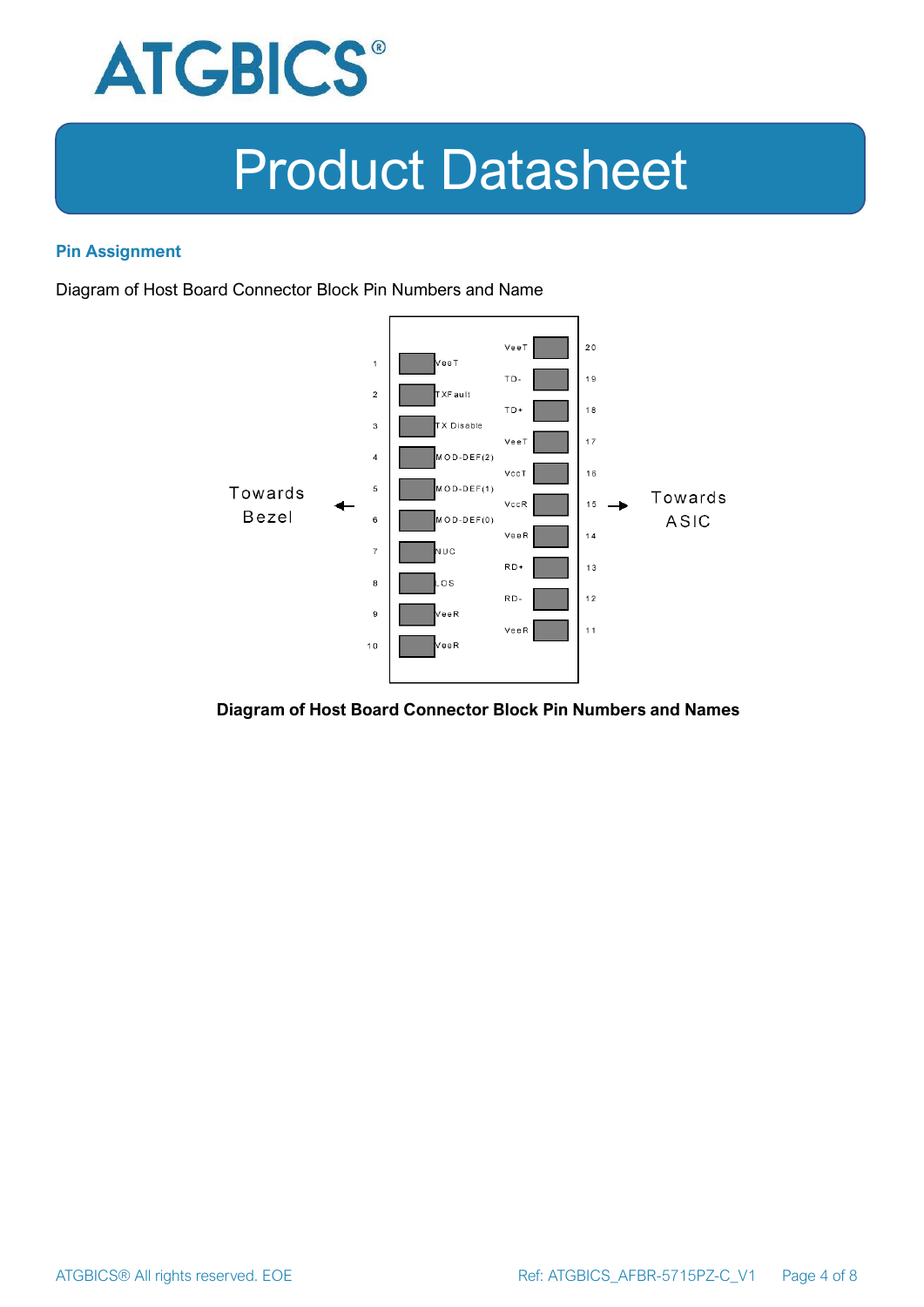

#### **Pin Function Definitions**

| <b>Pin No</b>  | <b>Name</b>        | <b>Function</b>                     | <b>Plug Seq</b> | <b>Notes</b>   |
|----------------|--------------------|-------------------------------------|-----------------|----------------|
| 1              | VeeT               | <b>Transmitter Ground</b>           | $\mathbf 1$     | $\mathbf 1$    |
| $\mathbf 2$    | <b>TX Fault</b>    | <b>Transmitter Fault Indication</b> | 3               |                |
| 3              | <b>TX Disable</b>  | <b>Transmitter Disable</b>          | 3               | $\overline{2}$ |
| 4              | MOD-DEF2           | <b>Module Definition</b>            | $\overline{2}$  | 3              |
| 5              | MOD-DEF1           | <b>Module Definition 1</b>          | 3               | 3              |
| 6              | MOD-DEF0           | Module Definition 0                 | 3               | 3              |
| $\overline{7}$ | <b>Rate Select</b> | Not Connected                       | 3               | $\overline{4}$ |
| 8              | <b>LOS</b>         | Loss of Signal                      | 3               | 5              |
| 9              | <b>VeeR</b>        | <b>Receiver Ground</b>              | $\mathbf 1$     | $\mathbf{1}$   |
| 10             | VeeR               | Receiver Ground                     | $\mathbf{1}$    | $\mathbf 1$    |
| 11             | <b>VeeR</b>        | <b>Receiver Ground</b>              |                 | $\mathbf{1}$   |
| 12             | RD-                | Inv. Received Data Out              | 3               | 6              |
| 13             | $RD+$              | <b>Received Data Out</b>            | 3               | 6              |
| 14             | VeeR               | <b>Receiver Ground</b>              | 3               | 1              |
| 15             | <b>VccR</b>        | <b>Receiver Power</b>               | $\overline{2}$  | $\mathbf{1}$   |
| 16             | <b>VccT</b>        | <b>Transmitter Power</b>            | $\overline{2}$  |                |
| 17             | VeeT               | <b>Transmitter Ground</b>           | $\mathbf{1}$    |                |
| 18             | TD+                | Transmit Data In                    | 3               | 6              |
| 19             | TD-                | Inv. Transmit In                    | 3               | 6              |
| 20             | VeeT               | <b>Transmitter Ground</b>           | 1               |                |

Notes:

- 1. Circuit ground is internally isolated from chassis ground.
- 2. Laser output disabled on TDIS >2.0V or open, enabled on TDIS <0.8V.
- 3. Should be pulled up with 4.7k 10 kohms on host board to a voltage between 2.0V and 3.6V. MOD\_DEF (0) pulls line low to indicate module is plugged in.
- 4. Rate select is not used
- 5. LOS is open collector output. Should be pulled up with 4.7k 10 kohms on host board to a voltage between 2.0V and 3.6V. Logic 0 indicates normal operation; logic 1 indicates loss of signal.
- 6. AC Coupled

#### **SFP Module EEPROM Information and Management**

The SFP modules implement the 2-wire serial communication protocol as defined in the SFP -8472. The serial ID information of the SFP modules can be accessed through the I2C interface at address A0h.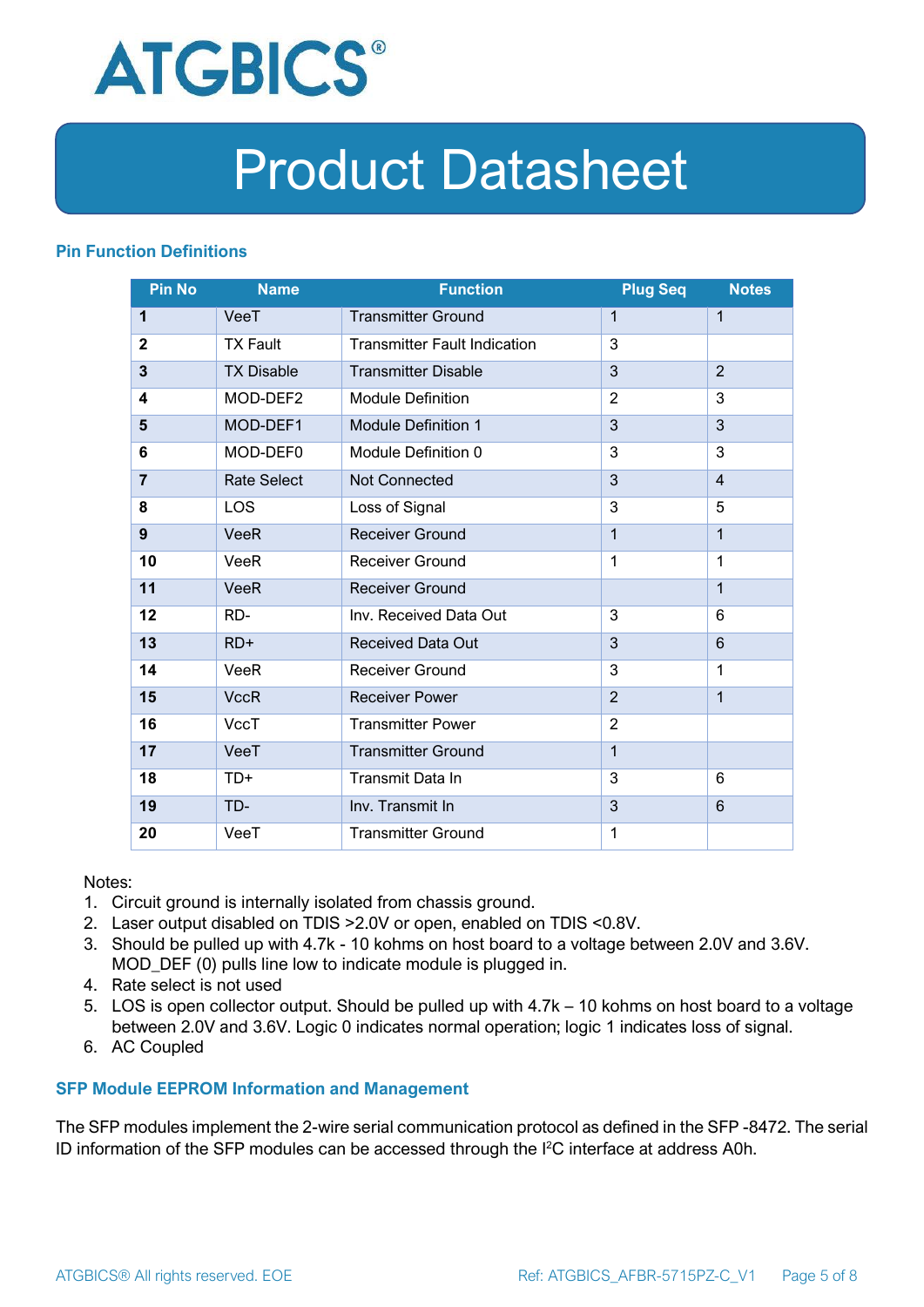

#### **EEPROM Serial ID Memory Contents (A0h)**

| <b>Data</b><br><b>Address</b> | <b>Length</b><br>(Byte) | <b>Name of</b><br>Length | <b>Description and Contents</b>                                                                                            |  |
|-------------------------------|-------------------------|--------------------------|----------------------------------------------------------------------------------------------------------------------------|--|
| <b>Base ID Fields</b>         |                         |                          |                                                                                                                            |  |
| $\mathbf 0$                   | 1                       | Identifier               | Type of Serial transceiver (03h=SFP)                                                                                       |  |
| 1                             | 1                       | Reserved                 | Extended identifier of type serial transceiver<br>(04h)                                                                    |  |
| $\overline{2}$                | 1                       | Connector                | Code of optical connector type (07=LC)                                                                                     |  |
| $3 - 10$                      | 8                       | Transceiver              |                                                                                                                            |  |
| 11                            | 1                       | Encoding                 | NRZ(03h)                                                                                                                   |  |
| 12                            | $\mathbf{1}$            | BR, Nominal              | Nominal baud rate, unit of 100Mbps                                                                                         |  |
| $13 - 14$                     | $\overline{2}$          | Reserved                 | (0000h)                                                                                                                    |  |
| 15                            | $\mathbf{1}$            | Length(9um)              | Link length supported for 9/125um fiber, units of<br>100 <sub>m</sub>                                                      |  |
| 16                            | 1                       | Length(50um)             | Link length supported for 50/125um fiber, units<br>of 10m                                                                  |  |
| 17                            | $\mathbf{1}$            | Length(62.5um)           | Link length supported for 62.5/125um fiber, units<br>of 10m                                                                |  |
| 18                            | 1                       | Length(Copper)           | Link length supported for copper, units of meters                                                                          |  |
| 19                            | $\mathbf{1}$            | Reserved                 |                                                                                                                            |  |
| 20-35                         | 16                      | Vendor Name              | SFP vendor name: ATGBICS                                                                                                   |  |
| 36                            | 1                       | Reserved                 |                                                                                                                            |  |
| 37-39                         | 3                       | Vendor OUI               | SFP transceiver vendor OUI ID                                                                                              |  |
| 40-55                         | 16                      | Vendor PN                | Part Number: "AFBR-5715PZ-C" (ASCII)                                                                                       |  |
| 56-59                         | 4                       | Vendor rev               | Revision level for part number                                                                                             |  |
| 60-62                         | 3                       | Reserved                 |                                                                                                                            |  |
| 63                            | 1                       | <b>CCID</b>              | Least significant byte of sum of data in address<br>$0 - 62$                                                               |  |
| <b>Extended ID Fields</b>     |                         |                          |                                                                                                                            |  |
| 64-65                         | 2                       | Option                   | Indicates which<br>optical<br>SFP<br>signals<br>are<br>implemented<br>(001Ah = LOS, TX_FAULT, TX_DISABLE all<br>supported) |  |
| 66                            | $\mathbf{1}$            | BR, max                  | Upper bit rate margin, units of %                                                                                          |  |
| 67                            | 1                       | BR, min                  | Lower bit rate margin, units of %                                                                                          |  |
| 68-83                         | 16                      | Vendor SN                | Serial number (ASCII)                                                                                                      |  |
| 84-91                         | 8                       | Date code                | Manufacturing date code                                                                                                    |  |
| 92-94                         | 3                       | Reserved                 |                                                                                                                            |  |
| 95                            | 1                       | <b>CCEX</b>              | Check code for the<br>Fields<br>extended<br>ID<br>(addresses 64 to 94)                                                     |  |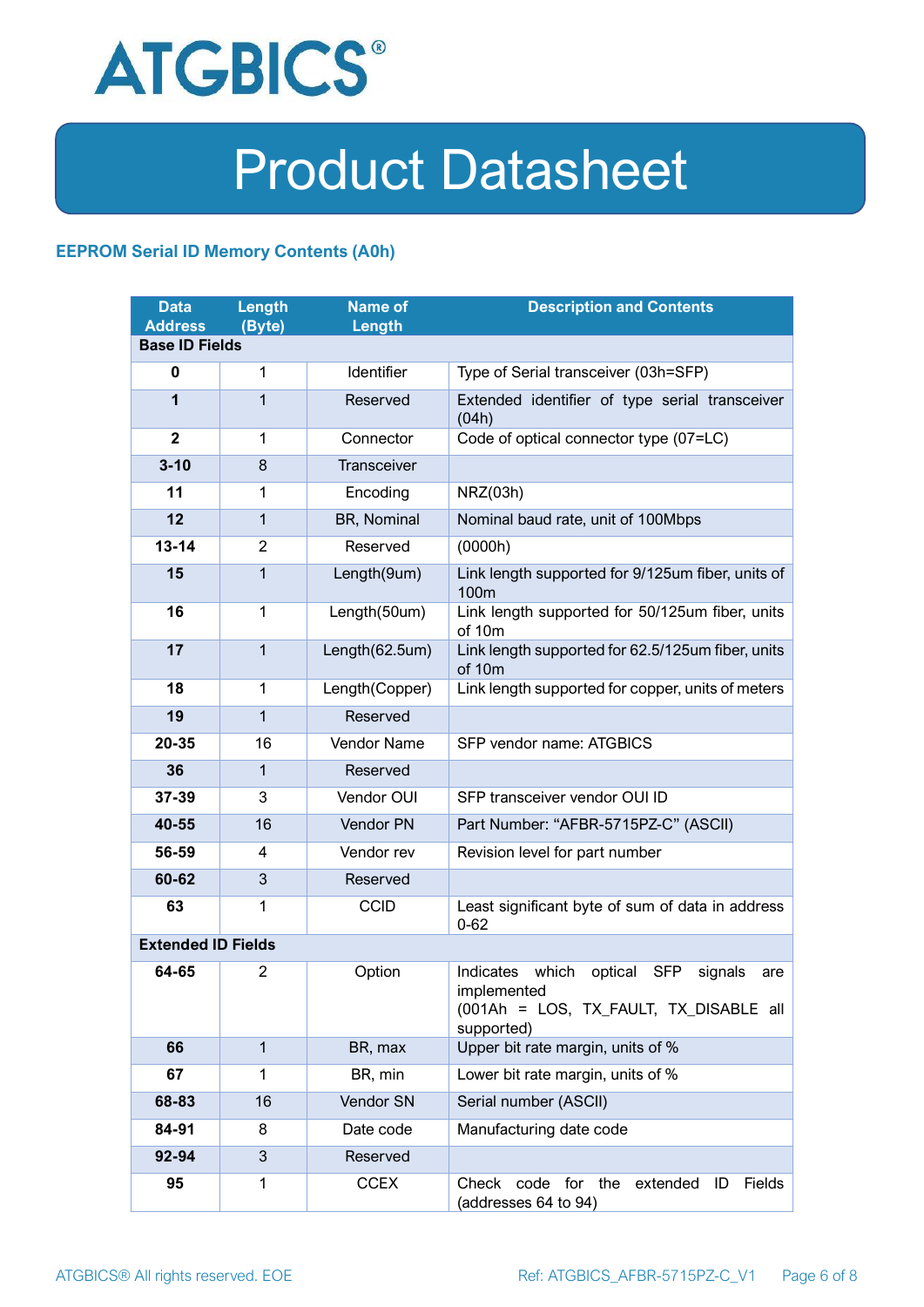

| <b>Vendor Specific ID Fields</b> |     |          |                                 |
|----------------------------------|-----|----------|---------------------------------|
| 96-127                           | 32  | Readable | Vendor specific date, read only |
| 128-255                          | 128 | Reserved | Reserved for SFF-8079           |

#### **Regulatory Compliance**

The GLX-SX-MMD-C complies with international Electromagnetic Compatibility (EMC) and international safety requirements and standards (see details in Table following).

| Electrostatic Discharge<br>(ESD) to the Electrical Pins                                      | MIL-STD-883E<br>Method 3015.7                                                   | Class 1(>1000 V)                          |  |
|----------------------------------------------------------------------------------------------|---------------------------------------------------------------------------------|-------------------------------------------|--|
| <b>Electrostatic</b><br>Discharge<br>(ESD)<br>LC<br>the<br><b>Duplex</b><br>to<br>Receptacle | IEC 61000-4-2<br><b>GR-1089-CORE</b>                                            | Compatible with standards                 |  |
| Electromagnetic<br>Interference (EMI)                                                        | FCC Part 15 Class B<br>EN55022 Class B (CISPR 22B)<br><b>VCCI Class B</b>       | Compatible with standards                 |  |
| Laser Eye Safety                                                                             | 1040.10<br>21CFR<br>and<br><b>FDA</b><br>1040.11<br>EN60950, EN (IEC) 60825-1,2 | Compatible with Class 1 laser<br>product. |  |

#### **Recommended Circuit**



#### **SFP Host Recommended Circuit**